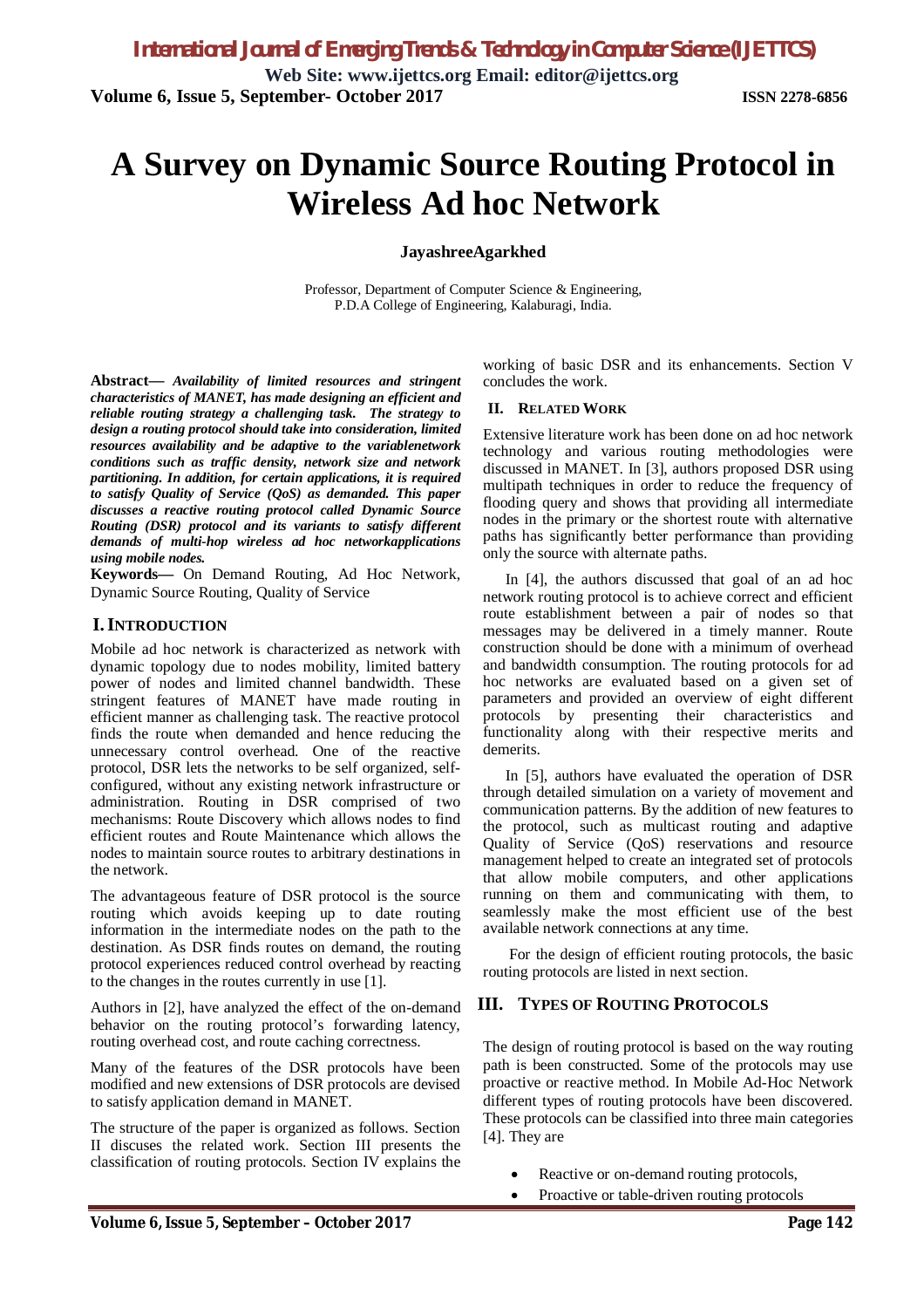# *International Journal of Emerging Trends & Technology in Computer Science (IJETTCS)*

**Web Site: www.ijettcs.org Email: editor@ijettcs.org**

## **Volume 6, Issue 5, September- October 2017 ISSN 2278-6856**

Hybrid routing protocols.

Table driven routing protocols include

- ▶ DSDV (Destination Sequenced Distance Vector)
- WRP (Wireless Routing Protocol),
- GSR protocols.

On-demand protocols include

- AODV (Ad-hoc On Demand Routing Protocol),
- ▶ DSR (Dynamic Source Routing),
- > CBRP
- > TORA protocol.

Hybrid routing protocols which based on both pro-active and reactive protocols include

> ZRP (Zone Routing Protocol)

#### *a. Table driven routing protocols*

In this protocol each node of the network maintains routing table in which information about their neighbors and hopcounts were mentioned. If any node moves out of the network the routing table gets updated. Routing table at each node helps to discover the shortest route from source to destination. Existing protocols in this category are: DSDV, WRP, GSR.

*b. On-demand routing protocols*

These are the protocols which find routes from source to destination on-demand. The routing strategy consists of Route discovery and Route maintenance phases. The current route information stored at route cache of each node is maintained for future use. If route failure, an error packet is sent to intimate about the routes which have become now obsolete. Many On-demand routing protocols have been proposed in the literature including DSR, AODV, CBRP, TORA routing protocols.

#### *c. Hybrid routing protocols*

It is a combination of reactive & proactive protocols both. ZRP comes under this category. The further study is focused on enhancement to On-demand Dynamic Source Routing protocol.

#### **IV. DSR PROTOCOL AND ITS ENHANCEMENTS**

This section has highlights basic DSR and the extension to this basic DSR routing protocol.

#### *A. Dynamic Source Routing (DSR)*

The Dynamic Source Routing (DSR) protocol is a pure on demand routing protocol based on source routing.

Working Principle of DSR:

DSR protocols [1,6] uses source routing technique. The source of a data packet determines the complete sequence of nodes through which to forward the packet. This route is explicitly placed in packet's header. Route discovery

technique used by DSR to builds routes on demand. A source initiates route discovery by flooding the query messages throughout the network to seek a route to the destination. Each of the query messages carries the sequence of hops it passed through network in the message header.

When query packet reaches to the destination, the reply packet is sent back by storing the routing information stored in the query packet. The data packets can later use the whole route to the desired destinations stored in the reply packets. An error packet is sent back to the source on detection of route failure by an unsuccessful message transmission. The error packet deletes all routes stored in the route caches of all intermediate nodes on the path which consists of the failed link. If a route is still required a fresh new route discovery is initiated.

Routing loops are not formed as route is part of packet itself. And can also be easily detected and eliminated.

#### *Advantages:*

- i. It maintains multiple route cache entries for each destination
- ii. It does not use periodic routing messages like AODV and reduces bandwidth

#### *Limitations:*

- a) Uses source routing where the whole route is carried as an overhead.
- b) It has the highest end-to-end delay and routing load increases the bandwidth and consuming energy

The limitations of existing DSR are overcome by Multipath Source Routing (MSR).

#### *B. Multipath Source Routing (MSR)*

MSR routing protocol is based on DSR protocol. The route discovery and maintenance mechanism of DSR is extended by MSR to deal with multipath routing. The load between multiple paths is distributed based on round trip time (RTT). MSR improves TCP and UDP throughput and packet delivery ratio. It also reduces end to end delay with little overhead [8]. MSR has three elements to achieve alternate path. These are path calculation between nodes, efficient packet forwarding on calculated paths and effective end host usage of multiple paths [9]. This protocol achieved improved throughput, less delay and minimized drop rate [10].

#### *C. QoS driven Multipath DSR protocol*

This protocol is extension of DSR. In this multipath extension protocol, only a selected set of queries are replied by the destination. The number of alternate routes considered as a selectable parameter of the protocol.

Following is the algorithm given for QoS driven multipath DSR protocol.